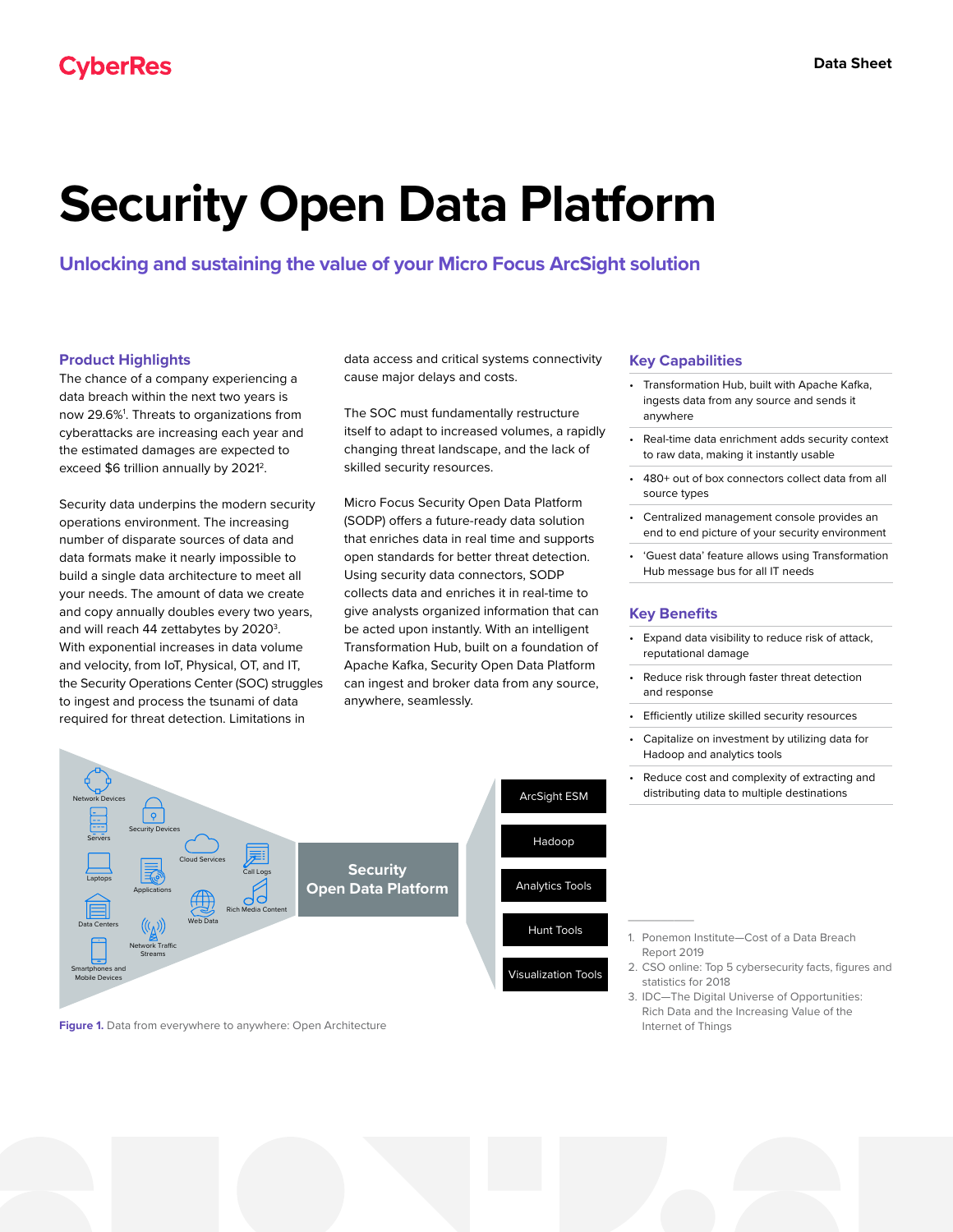#### **Features and Benefits**

### **Unleash the Power to Scale through Variety and Velocity**

With over 480 out-of-box security data connectors and a custom connector creation tool, SODP allows you to collect data from all types of data sources. New data sources and version updates are now supported faster with new parsers released every 4 weeks. Syslog Connector in Transformation Hub helps enterprises scale more easily while reducing network traffic. A token-based tool for building parsers improves consistency and reduces the time to build new connectors, from days to hours and from hours to minutes. The intelligent Transformation Hub extracts data at hundreds of thousands of events per second (EPS) and helps broker data to multiple destinations seamlessly.

Management of increasingly disparate data sources is tedious. SODP comes with ArcSight Management Center, which provides intuitive visuals and metrics. An end-to-end view of all your devices, connectors and destinations helps identify issues instantly and reduces time to fix them. The management console makes management of SOC resources easier than ever. It saves time by introducing the Instant Connector Deployment feature and by helping you perform actions on hundreds of nodes at one time, effortlessly.

Security Open Data Platform (SODP) simplifies security operations and reduces risk of attack by allowing you to expand your security operations coverage. It optimizes the collection and management of large volumes and varieties of data, at high velocity.

## **Deliver Insight with Real-Time Security Context**

Security Open Data Platform enriches raw data in real-time to give analysts organized information that can be acted upon instantly.



**Figure 2.** SODP centralized management console—dashboards

SODP's Smart Connectors normalize, categorize and enrich data during ingestion to add Micro Focus' security expertise developed over years. The data is therefore already structured and organized, enabling faster and accurate investigation and event correlation to aid threat detection.

To meet compliance requirements as well as to prevent data manipulation by cyberattacks, it is important to ensure reliability and integrity of data. SODP delivers encrypted and compressed logs, which keeps data safe from interception, alteration, and deletion. All the data in motion is secured by transport layer security (TLS).



**Figure 3.** SODP centralized management console—end to end monitoring